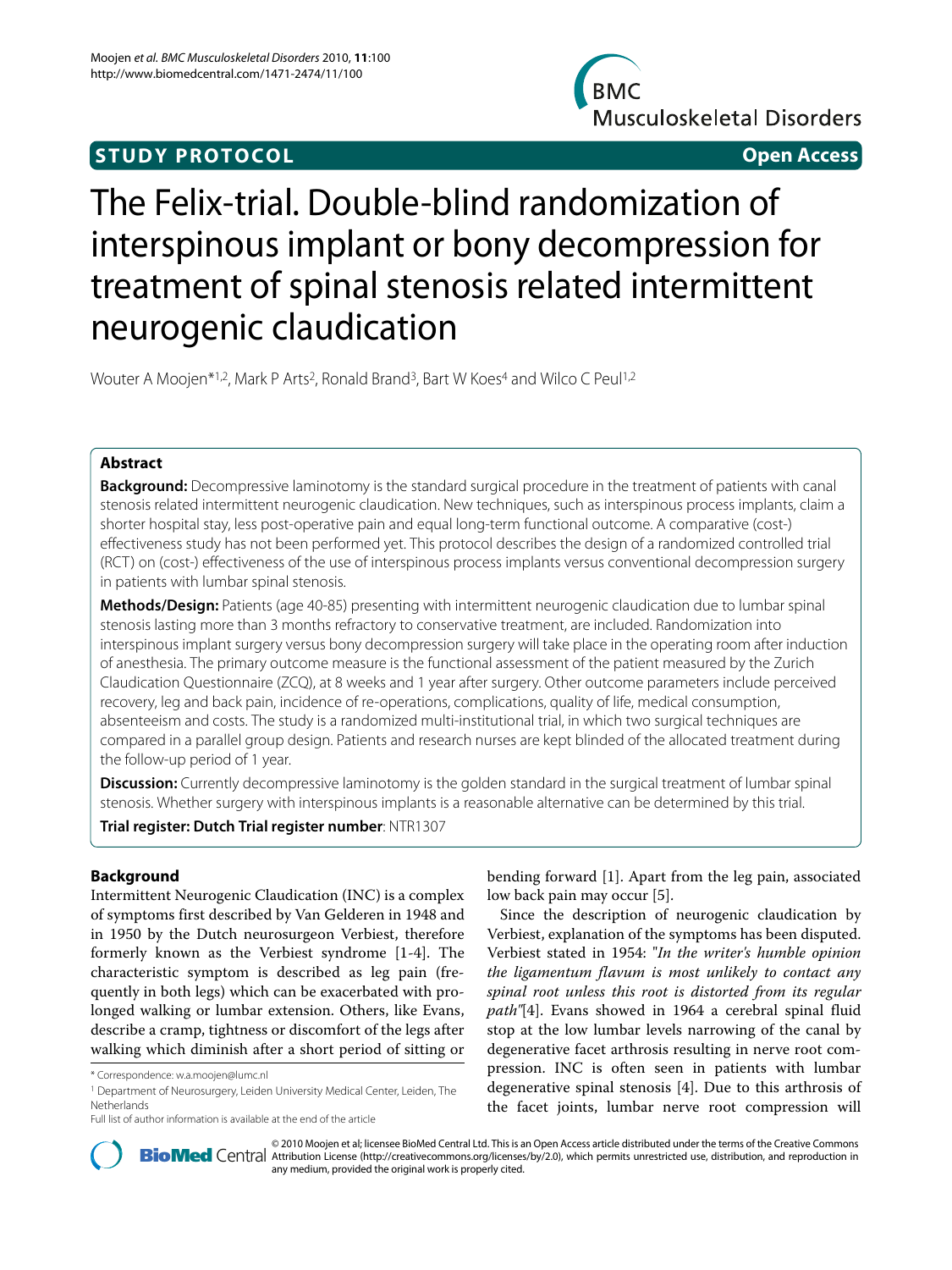develop. Arnoldi described multiple types of lumbar spinal stenosis. His article published in 1975 was actually a summarization of a symposium on this subject [[4](#page-6-1)[,6](#page-6-3)]. Presently, his classification is still widely used. Like in any acquired disease, INC is usually seen in the elderly [\[1](#page-6-0)].

The best treatment of NIC due to lumbal stenosis remains controversial [[5](#page-6-2)[,7](#page-6-4)]. Nonoperative therapy like epidural steroid injections, nonsteroidal anti-inflammatory medication, analgesics, physical therapy, and spinal manipulation, is frequently performed [[8\]](#page-6-5). A 2005 Cochrane review found that the paucity and heterogeneity of evidence limited conclusions regarding surgical efficacy for spinal stenosis [[7](#page-6-4),[9-](#page-7-0)[12](#page-7-1)]. Indeed, Weinstein et al published in his article the results of a randomized cohort study with relatively poor results in the non-operative group [[13-](#page-7-2)[15](#page-7-3)]. Despite the high level of crossovers in their study, the treatment effect was favoring surgery on the SF-36 scale for bodily pain. Also Malmivaara et al showed a better recovery after surgery versus conservative treatment with a difference of improvement of 11.3 on the ODI disability scale [\[16](#page-7-4)]. Furthermore Turner et al published in their attempted meta-analysis a success rate (good to fair outcome) of 64% after surgical bony decompression in patients with INC [\[17](#page-7-5)].

Thomé et al prospectively compared the most typically used techniques: laminectomy, unilateral laminotomy and bilateral laminotomy [[18\]](#page-7-6). In the series of Thomé et al, bilateral laminotomy achieved an 80% success rate. It was slightly better compared to laminectomy, which had 70% success rate [\[18\]](#page-7-6). Many authors claim that bony decompressive surgery might facilitate spinal fusion in the future [\[19](#page-7-7)[,20](#page-7-8)]. Furthermore, local trauma in these surgical strategies should not be underestimated [\[21](#page-7-9)]. The above described operations are usually performed under general or local anaesthesia and 2 to 7 days hospitalization may be required, followed by an 8-weeks recovery period. Furthermore, the clinical outcome seems disappointing, since 35% of the patients documented bad outcome [[13](#page-7-2)[-17](#page-7-5)].

Minimally invasive surgery has gained popularity in recent years, resulting in the development of interspinous implants in the 1980s [\[22](#page-7-10)]. One of these models, the Wallis device, was made with a band around the spinous processes. Later in 2003 X-stop, in 2005 Diam, in 2006 Coflex, and afterwards various other kinds of forms were developed to stabilize or distract the interspinous distance [\[23-](#page-7-11)[33](#page-7-12)]. These implants are all placed between spinous processes, which will lead to distraction of the interspace with consequent indirect decompression of the nerve roots. Presently, most publications refer to Xstop implants [\[8](#page-6-5)[,23](#page-7-11)-[26](#page-7-13),[29-](#page-7-14)[31](#page-7-15)[,34](#page-7-16)-[36](#page-7-17)]. It is claimed that this indirect decompression will reduce the pressure on the nerves leading to a return to a neutral or slightly tightened position of the vertebral column. Nevertheless, this is a far smaller operation and gives perhaps less destruction to the bony elements of the vertebral column. Therefore, IPD is believed to have better short-term recovery and similar long-term (cost-) effectiveness [\[8](#page-6-5)[,34](#page-7-16)[,36](#page-7-17)[,37](#page-7-18)]. Outcomes were reported to be quite favorable in selected series of poor methodological quality. The first randomized multicentre study on interspinous devices compared X-stop with non-surgical treatment [[36](#page-7-17)]. After 2 years, the IPD group shows both clinically and statistically significant improved results in comparison with the conservative treated group [[8](#page-6-5),[36](#page-7-17)]. However, this trial only compared IPD with conservative treatment. Good evidence on IPD versus other surgical treatment is not yet available. Verhoof et al reported in 2008 a high failure rate in IPD (X-stop), with an average slip on the radiographs of 19.6%, and a high surgical re-intervention rate (seven out of the 12) [[35\]](#page-7-19). Strömqvist reported 13 re-operations in a group of 50 patients [[38\]](#page-7-20). Park et al published one of the few studies with the Coflex implant [\[39](#page-7-21)]. However they only placed a Coflex implant after bony decompression [\[40](#page-7-22)]. Furthermore long term results, despite from the small retrospective series (twenty patients) of Kondrashov et al, are not yet available [\[34](#page-7-16)].

The golden standard in surgical treatment for lumbar spinal stenosis is bony decompression to which all new techniques should be compared. The purpose of our study is to asses whether IPD-surgery is more (cost) effective compared with surgical decompression in patients with INC due to lumbar stenosis. It is hypothesized that IPD gives particularly a favorable short term effect, necessitating a short term evaluation.

#### **Methods/design**

An observer and patient blinded randomized (cost-)effectiveness trial in the treatment of lumbar spinal stenosis is presented. In this trial two surgical techniques are compared in a parallel group design. The primary outcome measurement is the Zurich Claudication Questionnaire. The follow-up period will last 1 year. In order to collect enough patients, a multi-center design is necessary. The study protocol was approved in all participating hospitals (see table 1: list of hospitals).

Our primary question is whether IPD-surgery is more (cost-)effective compared with surgical decompression after 8 weeks in people with intermittent neurogenic claudication due to lumbar stenosis. The main advantage of IPD might be a faster recovery after surgery, but after long term follow-up it is unknown if this treatment effect will remain. Therefore, in addition, long-term follow-up (one year) will be compared with short-term follow-up.

#### **Patients**

All patients between 40 and 85 years with at least three months of INC due to spinal canal stenosis are eligible for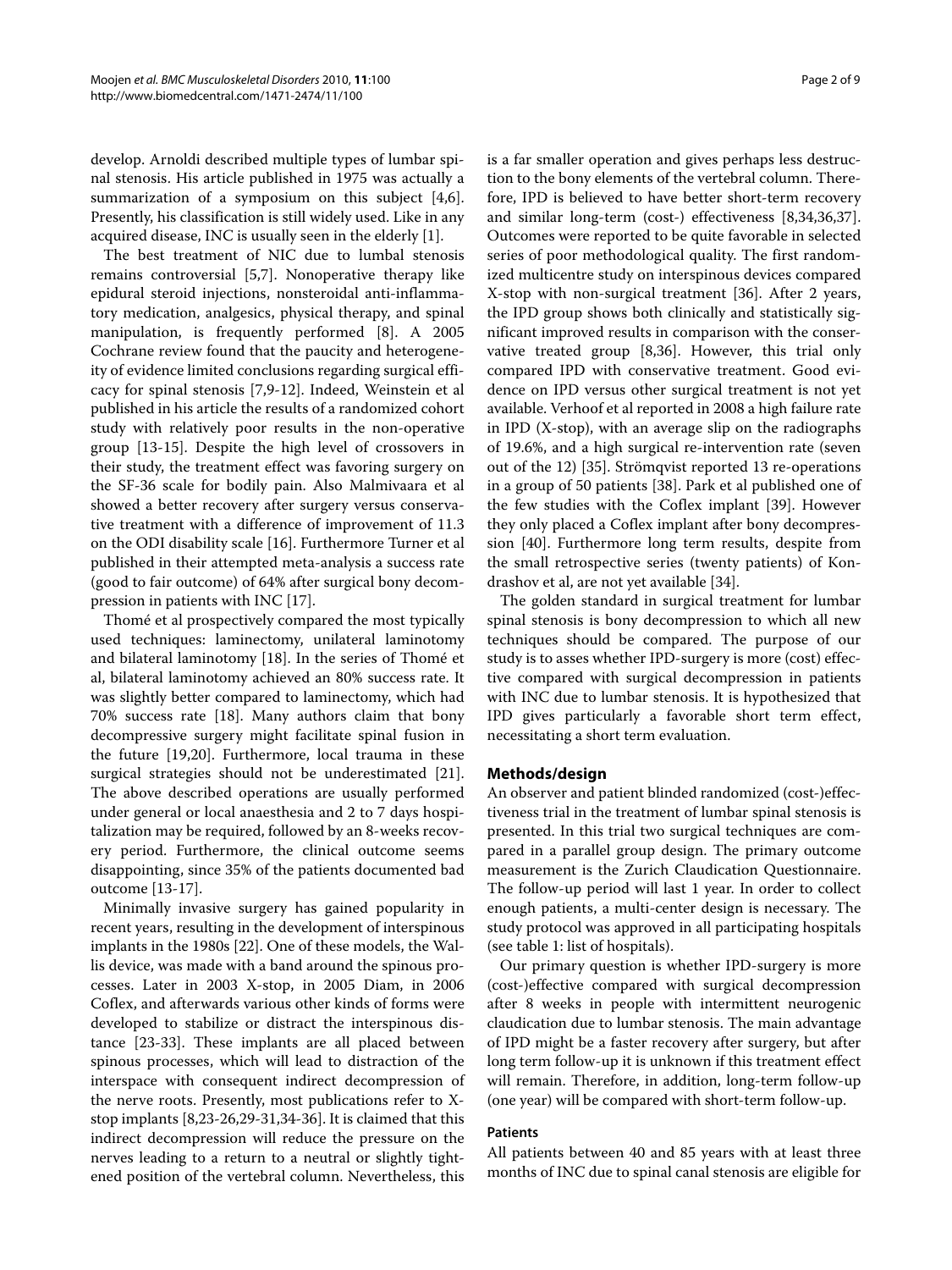| Table 1: list of hospitals participating in the Felix Trial |  |  |  |  |
|-------------------------------------------------------------|--|--|--|--|
|-------------------------------------------------------------|--|--|--|--|

| N  | Hospital                                                         |
|----|------------------------------------------------------------------|
|    |                                                                  |
| 1  | Leiden University Medical Centre                                 |
| 2  | Medical Centre Spaarne, Hoofddorp                                |
| 3  | Medical Centre Rijnland, Leiderdorp                              |
| 4  | Medical Centre Diaconessenhuis, Leiden                           |
| 5  | Medical Centre Haaglanden, The Hague                             |
| 6  | Medical Centre Bronovo, The Hague                                |
| 7  | Medical Centre Groene Hart, Gouda                                |
| 8  | Medical Centre Reinier de Graaf, Delft                           |
| 9  | Medical Centre Vlietland, Schiedam                               |
| 10 | Medical Centre Canisius Wilhelmina, Nijmegen                     |
| 11 | Medical Centre Haga, The Hague                                   |
| 12 | Medical Centre Isala, Zwolle                                     |
| 13 | Medical Centre Alkmaar                                           |
| 14 | Medical Centre Tergooier, Hilversum                              |
| 15 | University Medical Centre Leiden                                 |
|    | N, number of participating hospital in order of participating in |

this study. Imaging studies (MRI) must confirm a narrowed lumbar spinal canal, nerve root canal or intervertebral foramen at one or two levels. Patients have received at least three months of conservative therapy.

#### **Table 2: inclusion and exclusion criteria**

this Felix Trial

Lumbar discectomie is not possible during IPD surgery. Therefore, patients should be excluded when a surgical relevant herniated disc is present. Additional inclusion and exclusion criteria are listed in table 2 (inclusion and exclusion criteria).

Patients are referred by a neurologist with MRI and conventional imaging of the lumbar spine. During the first visit to the neurosurgical outpatient clinic, the patient's history and a standard neurological examination will be documented. Conform our selection criteria, the neurosurgeon decides whether a patient is eligible for the Felix (Foraminal Enlargement Lumbar Interspinous distraXion) trial and informs the patient about both surgical techniques. The study, with both treatment options, will be explained to patients and, in case of a positive reaction, appointments are made with research nurses. Because the patient needs some time to consider participation, the first visit to the research nurse is planned after at least 2 days. After informed consent, the questionnaires, outcome measures and baseline variables are recorded.

#### **Ethical considerations**

In concordance to the decloration of Helsinki, the study has been reviewed by an independent ethical committee and approved as being ethically constituted. The design of this study is approved by the Leiden Ethical Medical Committee. Every participating center independently needs an approval before they may include patients for

| <b>Exclusion/Inclusion</b> | Reason                                                                                                                                                 |  |  |  |  |
|----------------------------|--------------------------------------------------------------------------------------------------------------------------------------------------------|--|--|--|--|
| Patient will be excluded   | signed informed consent                                                                                                                                |  |  |  |  |
|                            | 40 to 85 years                                                                                                                                         |  |  |  |  |
|                            | has INC, as noted by leg/buttock/groin pain with or without back pain                                                                                  |  |  |  |  |
|                            | at least three months conservative treatment                                                                                                           |  |  |  |  |
|                            | has a regular indication for surgical intervention INC                                                                                                 |  |  |  |  |
|                            | has a narrowed lumbar spinal canal, nerve root canal or intervertebral foramen at one or two levels<br>confirmed by MRI                                |  |  |  |  |
|                            | is physically and mentally willing and able to comply with, or has caregiver why is willing and able to<br>comply with, the post-operative evaluations |  |  |  |  |
| Patient will be included   | has a cauda equina syndrome                                                                                                                            |  |  |  |  |
|                            | has a herniated disc at the same level, necessitating lumbar discectomy                                                                                |  |  |  |  |
|                            | has Paget's disease, severe osteoporosis or metastasis to the vertebrae                                                                                |  |  |  |  |
|                            | has significant scoliosis (Cobb angle >25 degrees)                                                                                                     |  |  |  |  |
|                            | has had previous surgery of the same lumbar level                                                                                                      |  |  |  |  |
|                            | has degenerative spondylolisthesis > grade 1 (scale 1 to 4) at the affected level                                                                      |  |  |  |  |
|                            | has significant instability of the lumbar spine                                                                                                        |  |  |  |  |
|                            | has severe co morbid conditions                                                                                                                        |  |  |  |  |
|                            | has a fused segment at the indicated level                                                                                                             |  |  |  |  |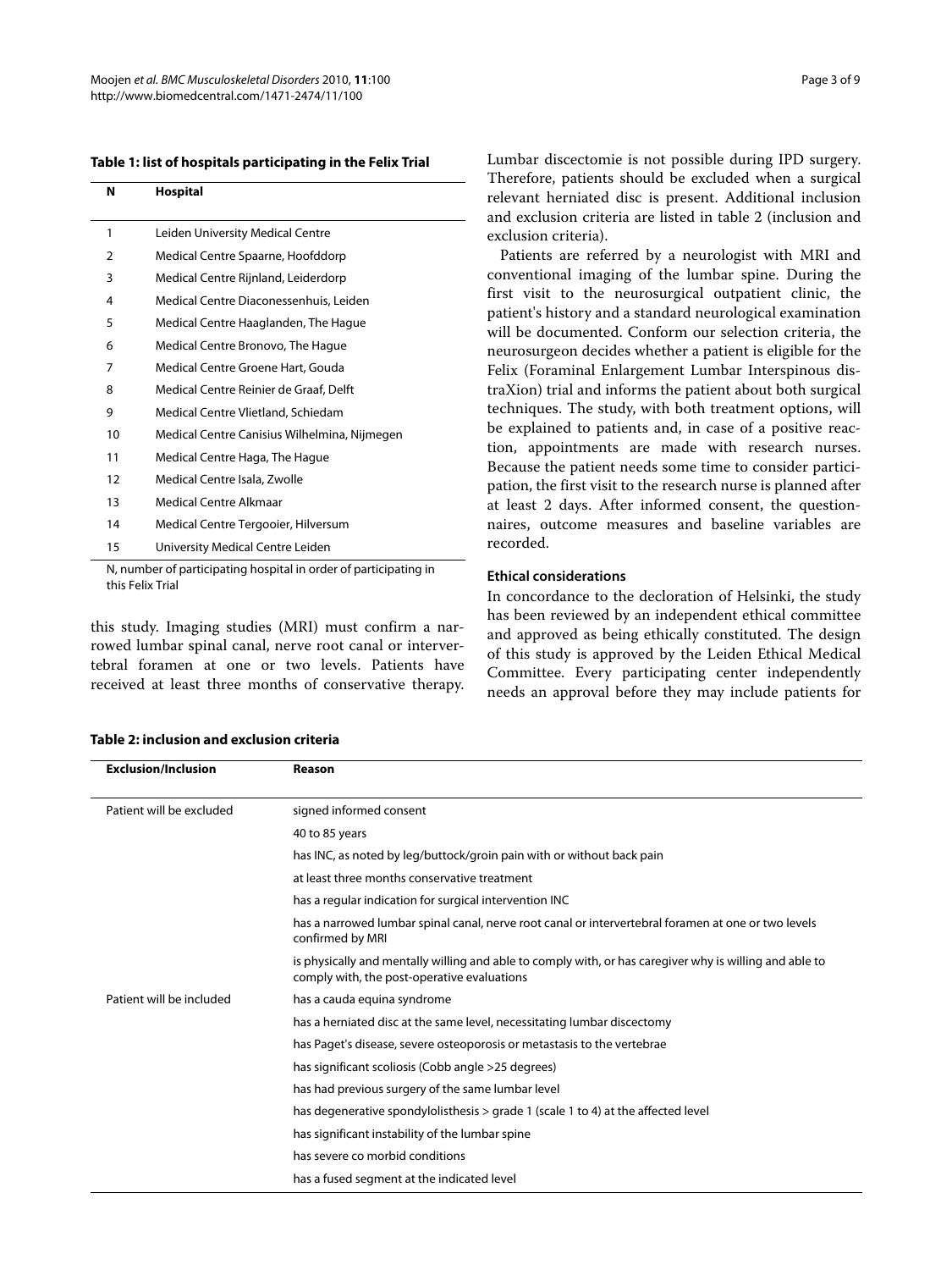this trial. Freely given informed consent will be obtained from a patient before inclusion in this study. This means that a patient has the right to know that he is being asked to take part, and that he does not have to do so unless he chooses. The patient will also be informed that there will be no financial rewards if he or she agrees to participate.

### **Randomization procedure**

Patients will be randomly allocated to either IPD or conventional decompression. Randomization will take place in the operating room within 4 weeks after inclusion by the research nurse. A randomized block design, stratified by hospital and research nurse, is used to ensure equal distribution of both treatments while ensuring by imposing a variable, random block size that the next treatment is not predictable for the surgeon. The randomization was prepared by the study statistician and the principle data manager at the department of Biostatistics. They were not involved in the selection and allocation of patients and prepared coded, sealed envelopes containing the treatment allocation. In the operating room, after induction of anesthesia, the surgeon will open the envelope and the allocated treatment will be performed. Patients, nursery department and research nurses are kept blinded for the allocated treatment during the follow-up period of 1 year. The operation report will be kept separately and will only be available in case of complications or reoperations.

#### **Interventions**

After the induced general anesthesia, randomization in group (A) IPD and (B) surgical decompression will be performed. The patient is positioned in knee-elbow position or prone, dependent by the preference of the surgeon. The affected spinal level is verified fluoroscopically. The participating surgeons have experience in both techniques and performed at least five implant operations and 15 bony decompression operations.

## **A) IPD**

A median lumbar incision is made over the spinous processes, the laminae of the affected level(s) are exposed subperiosteally, and the supraspinous ligament will be incised. The interspinous ligament of the affected level is removed. No decompression will be performed and the ligamentum flavum will remain intact. A Coflex™ device is placed in the created space between the spinous process with insertion of instrumentation. The wound will be closed in layers with a suction drain. The titanium Coflex™ implant that fits between the spinous processes of the lumbar spine is comprised of two components: a wing assembly and a spacer assembly. The Coflex<sup>™</sup> is available in 5 sizes: 8 mm, 10 mm, 12 mm, 14 mm and 16 mm. The size refers to the minor diameter of the oval spacer assembly of the Coflex™. Patients will be operated with loupe magnification or microscope depending surgeon's preference. When an IPD fails, a standard laminotomy will be performed.

#### **B) Surgical decompression**

Similarly as in group A, a median lumbar incision will be made and the paravertebral muscles will be dissected subperiosteally and retracted bilaterally. Decompression will be applied via partial resection of the affected laminae and no complete laminectomy will be performed. The lateral recess will be opened bilaterally and medial facetectomy will be performed in order to maintain stability of the segments. The wound will be closed in layers with a suction drain. Like in the IPD group, patients will be operated with loupe magnification or microscope depending on the surgeon's preference.

The patient will be allowed to leave the bed and walk without aid on the day of surgery. If the patient regains his/her physical function, the patient will be discharged. In both studies, patients and their guided physiotherapists are stimulated to resume home activities and work as soon as possible. The latter are blinded for the allocated treatment arm as well.

#### **Baseline data**

The baseline questionnaire assesses demographics, hobbies, sports, work status, smoking status, low back pain history, family history of INC, co-morbidity, weight and length. The patient's satisfaction at work will be registered. The patient's and the surgeon's treatment preference for IPD or decompression surgery will be assessed on a 5-point scale ranging from "strong preference for IPD" to "strong preference for decompression surgery".

#### **Outcome assessment**

The validated outcome parameters described below will be used in this study and assessed by means of questionnaires. Follow-up examinations by the research nurse will take place at 2, 4, 8 weeks, 3, 6, 12, 24 and 60 months after randomization (see table 3: flowchart). Patients will be neurologically examined (at 8 weeks, 6, 12, 24 and 60 months) and the main questionnaires will be filled out at home with a request to complete and return them. The outpatient control by the neurosurgeon will be at 8 weeks and more often if necessary (see table 3: flowchart).

#### **Primary outcome measurement**

The disorder-specific functional score will be the primary outcome measure and can be obtained by completing the ZCQ, also known as the Brigham Spinal Stenosis Questionnaire and Swiss Spinal Stenosis Questionnaire [\[41-](#page-7-23) [43\]](#page-7-24). The ZCQ scale consists of 3 subscales: symptom severity, physical function and patient satisfaction. Domain scores ranges from 1 to 5, 1 to 4, and 1 to 4 respectively. Like in the study of Tuli in 2006, we chose threshold scores for each scale based on prior work [\[41](#page-7-23)-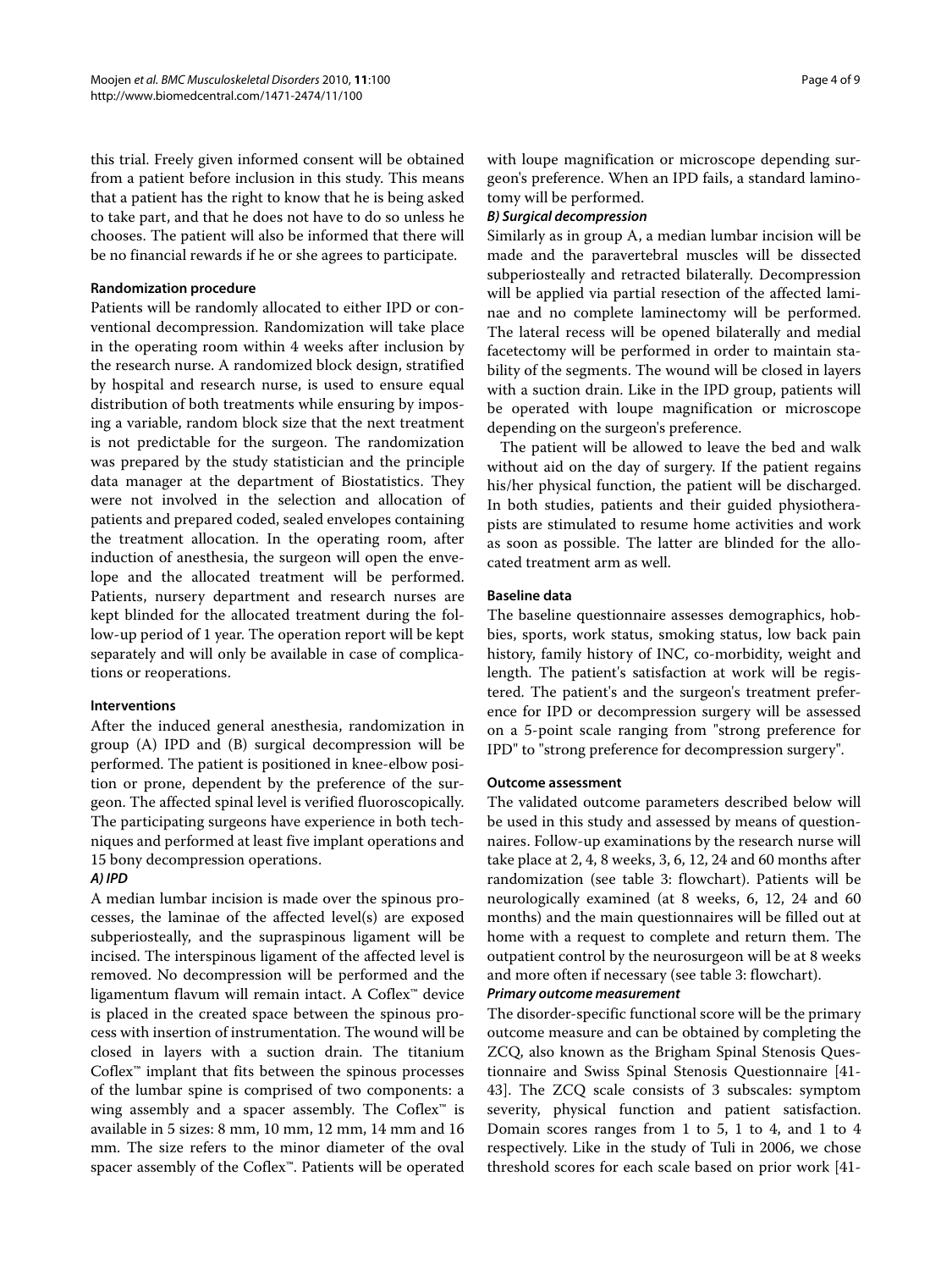#### **Table 3: Flowchart**

| <b>Obtained patients' information</b>  | V <sub>1</sub> | V <sub>2</sub>     | V3                 | V <sub>4</sub>            | V <sub>5</sub> | V <sub>6a</sub> | V <sub>7</sub>     | V8                 | V9                 | <b>V10</b>         |
|----------------------------------------|----------------|--------------------|--------------------|---------------------------|----------------|-----------------|--------------------|--------------------|--------------------|--------------------|
| In-patient                             |                | $\pmb{\mathsf{x}}$ |                    |                           |                |                 |                    |                    |                    |                    |
| Out-patient                            | x              |                    |                    |                           | X              | $\pmb{\chi}$    | x                  | X                  | $\pmb{\times}$     | $\pmb{\mathsf{x}}$ |
| Demography & diagnosis                 | x              |                    |                    |                           |                |                 |                    |                    |                    |                    |
| Basic physical examination             | x              |                    |                    |                           |                |                 |                    |                    |                    |                    |
| Neurological examination               | x              |                    |                    |                           | X              |                 | X                  | $\pmb{\mathsf{x}}$ | $\pmb{\times}$     | X                  |
| Provide study information              | x              |                    |                    |                           |                |                 |                    |                    |                    |                    |
| Obtain informed consent                | x              |                    |                    |                           |                |                 |                    |                    |                    |                    |
| X-ray                                  |                | x                  |                    |                           |                |                 |                    | $\pmb{\mathsf{x}}$ |                    |                    |
| Randomisation                          |                | x                  |                    |                           |                |                 |                    |                    |                    |                    |
| ZCQ                                    | x              |                    | $\pmb{\mathsf{x}}$ | $\boldsymbol{\mathsf{x}}$ | X              | X               | X                  | X                  | x                  | X                  |
| <b>MRDQ</b>                            | x              |                    | $\pmb{\mathsf{x}}$ |                           | $\pmb{\chi}$   | $\pmb{\chi}$    | x                  | X                  | X                  | X                  |
| Shuttle Walking Test                   | x              |                    |                    |                           | X              | x               | x                  | x                  | x                  | x                  |
| SF-36                                  | x              |                    |                    | $\boldsymbol{\mathsf{x}}$ | X              | $\pmb{\chi}$    | x                  | X                  | x                  | X                  |
| <b>McGill Pain Questionnaire</b>       | x              |                    |                    |                           | X              | $\pmb{\chi}$    | x                  | x                  | х                  | x                  |
| VAS for legs and back                  | x              |                    | $\pmb{\mathsf{x}}$ | $\boldsymbol{\mathsf{x}}$ | X              | $\pmb{\chi}$    | x                  | X                  | x                  | x                  |
| Perceived Recovery                     |                |                    |                    |                           | X              | x               | X                  | x                  | x                  | x                  |
| Patient Global Impression of<br>change |                |                    |                    |                           | X              | X               | x                  | x                  | X                  | X                  |
| EuroQol & VAS Quality of Life          | x              |                    | $\pmb{\mathsf{x}}$ | X                         | X              | X               | x                  | $\pmb{\mathsf{x}}$ | $\pmb{\mathsf{x}}$ | X                  |
| Patient diary                          |                |                    |                    |                           | X              | X               | x                  | X                  | X                  | X                  |
| <b>Review MRI</b>                      | x              |                    |                    |                           |                |                 |                    |                    |                    |                    |
| Complications                          |                | x                  | x                  | $\boldsymbol{\mathsf{x}}$ | X              |                 | x                  | X                  | $\pmb{\chi}$       | X                  |
| Re-operation                           |                |                    |                    |                           | X              | $\pmb{\times}$  | $\pmb{\mathsf{X}}$ | $\pmb{\mathsf{x}}$ | x                  | X                  |

A, questionnaires will be sent per mail with request to complete and return them; V1, Visit 1 - Intake; V2; Visit 2 - surgery; V3, Visit 3 - Follow-up 2 weeks; V4, Visit 4 - Follow-up 4 weeks, V5, Visit 5 - Follow-up 8 weeks; V6, Visit 6 - Follow-up 3 months; V7, Visit 7: Follow-up 6 months; V8, Visit 8 - Follow-up 12 months; V9, Visit 9 - Follow-up 24 months; V10, Visit 10 - Follow-up 60 months

[44](#page-7-25)]. In the symptom severity scale and in the physical function scale the minimal clinically important difference (MCID) is 0.5. A mean patient satisfaction score of less than 2.5 has been shown previously to represent a satisfied patient [\[42](#page-7-26)[,43](#page-7-24)]. Despite from the subscale analysis we dichotomize "succes" and "failure". When the MCID threshold was achieved in at least two domains, it was described as an overall succes [[44\]](#page-7-25).

## **Secondary outcome measurements**

## **1) Modified Roland Disability Questionnaire for**

**Sciatica (MRDQ)** The 23-points MRDQ is the most widely used patient-assessed measure of health for low back pain and leg pain [\[45](#page-7-27)-[52\]](#page-7-28). This questionnaire consist of 23 questions with higher scores indicating increased disability [[53](#page-7-29)]. Patrick et al compared MRDQ to patients satisfactory after from a change of 5 or more, patients feel themselves better. From a change of 12.4 all symptoms are completely gone. Others used a change of 4 or more [[7\]](#page-6-4). The MRDQ will be dichotomized in "good result"

(change of 4 or more) and "poor result" (change of 4 or less) [\[49-](#page-7-30)[51](#page-7-31)].

**2) Shuttle walking test (SWT)** In this test a distance of ten meters has to be walked by the patients in a certain amount of time. This interval will be shortened until the patient does not finish the ten meters in the prescribed time. The SWT needs to change by 76 meters to ensure that walking distance is changed, but large changes can occur after surgery, and the SWT may thus provide a useful measure on an individual basis [[54\]](#page-7-32).

**3) SF-36** The questionnaire consists of 36 items on physical and social status of the patient subdivided in 8 domains: physical function, physical restrictions, emotional restrictions, social functioning, somatic pain, general mental health, vitality, and general health perception. The questions are scored on a scale of 0, "worst health", to 100, "ideal health" [[55,](#page-8-0)[56\]](#page-8-1).

**4) McGill pain questionnaire** This score distinguishes three dimensions of pain: sensoric, affective and evaluative dimension [\[57](#page-8-2),[58](#page-8-3)].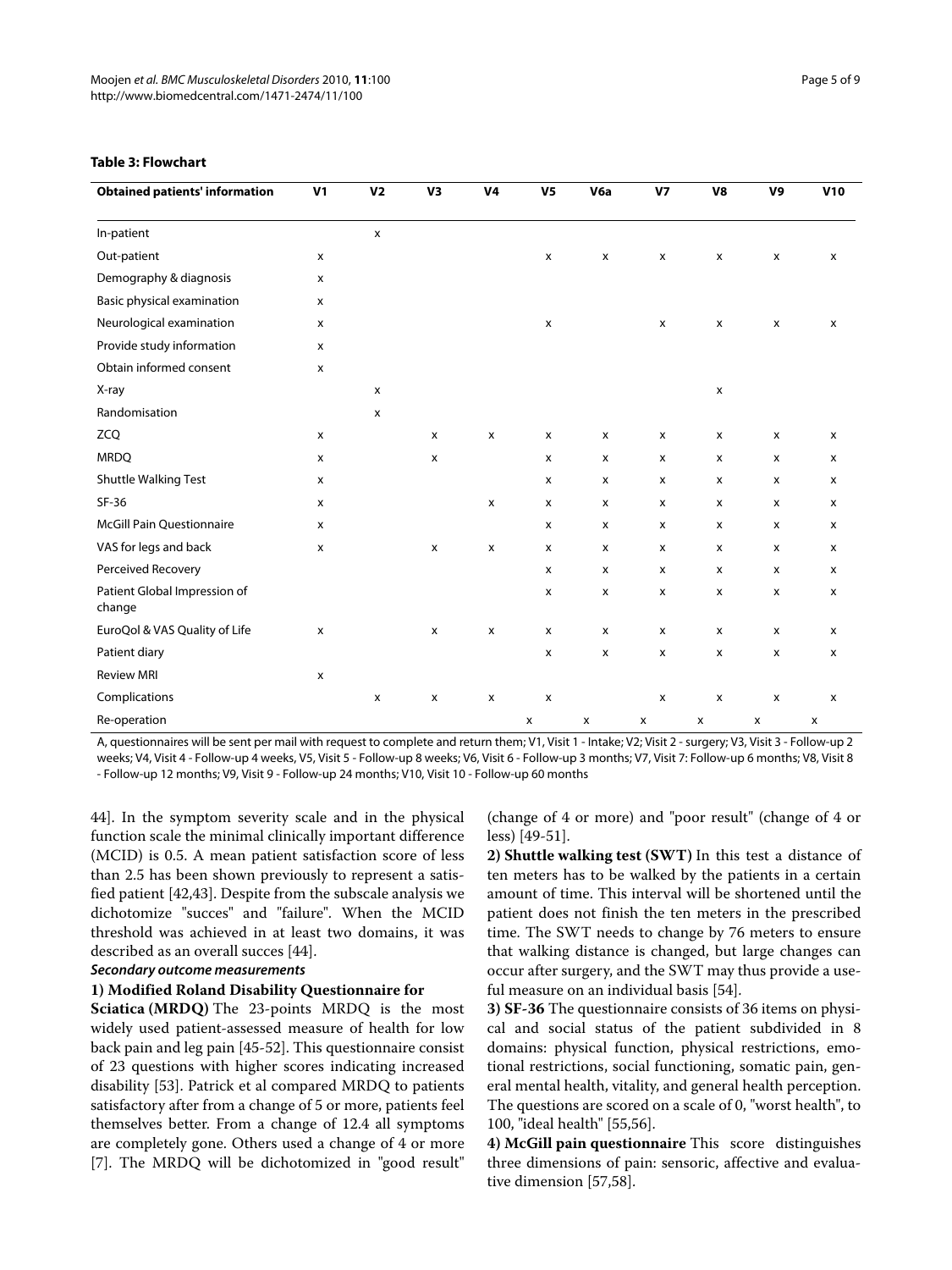**5) Visual Analogue Scale (VAS) score of back pain and leg pain** This parameter will measure the experienced back and leg pain intensity in the week before visiting the research nurse. Pain will be assessed on a horizontal 100 millimeters scale varying from 0 millimeter, "no pain", to 100 millimeters, "the worst pain imaginable" [\[59\]](#page-8-4).

**6) Likert scale** This 7-point perceived recovery scale varies from "completely recovered" to "worse than ever". Like the patient global impression of change, the scale will be completed by the patient and research nurse. For analysis purposes this test will be dichotomized in "recovered" and "not recovered" [\[60](#page-8-5)].

## **7) Hospital Anxiety Depression Scale (HADS)** This

scale consists of a 7-item depression scale and a 7-anxiety scale. The score range from 0-21 with a high score being indicative for depression/anxiety.

## **Costs**

To estimate utilities the EuroQol is used [\[61](#page-8-6)[-64](#page-8-7)]. The EuroQol consists of 5 dimensions: mobility, self-care, daily activities, pain/discomfort, and anxiety/depression. Together with the remaining life expectation, they form QALY's. The QALY is a measure for the number of years someone still may expect, corrected for their quality. The EuroQol will be repeated once every two weeks during the first 8 weeks after surgery. These frequent EuroQol measurements during the first 8 weeks have been chosen in order to record the changes of quality of life. After this first period EuroQol will be recorded on regular basis during the patient's visit to the research nurse (see table 3: flowchart). The patients are also instructed to record a diary in which, for example, work activities will be enlisted. Furthermore direct medical costs will be estimated on basis of the cost centre method.

#### **Complications and re-operation incidence**

The research nurse and the neurosurgeon will record complications accurately. This may include infections, post-surgical haematoma, cerebrospinal fluid leakage, an increase in neurological deficit due to surgery, venous thrombosis and other side effects.

#### **Sample Size**

The sample size calculation is based on the hypothesis that the short-term results obtained after IPD are equal to the results obtained after surgical decompression. The ZCQ at eight weeks will be used as a primary result measure both to answer the first research question and to calculate the sample size. The sample size of the trial is based on a superiority design and calculated under the alternative null-hypothesis to reach sufficient power to enable a distinction between the two arms in terms of success according to ZCQ if (according to the literature) results obtained after surgical decompression will be 64% and the results obtained after IPD will be at least 84% (20% difference in favor of IPD). A sample size of 98

patients per group ensures 90% power to confirm the null hypothesis when IPD is more than 20% superior to decompression, using a likelihood ratio test in a logistic regression framework (see figure [1](#page-5-0): sample size). Accounting for about 10% loss to follow-up, this trial will enroll 216 patients with INC (108 patients in both groups). A sample size of 80 patients per group (including 10% loss to follow-up) will ensure a power of 80%. The feasibility of reaching 216 patients available for analysis will be checked after reaching 160 evaluable patients without deblinding or even analyzing the data as a group comparison. This constitutes a methodological valid approach since no multiple testing is involved and stopping further accrual is not based on an intermediate effect estimate. Since the power is based on a dichotomization of the underlying ZCQ scale, an alternative primary analysis of the ZCQ itself will also have sufficient power. The latter analysis will also take the repeated measurements structure into account.

#### **Statistical analysis**

Baseline comparability will be assessed by descriptive statistics to determine whether randomization was successful. Differences in outcome between both groups, together with 95% confidence intervals, will be calculated. Besides a difference in recovery between the two groups at two specified time points (eight weeks and one year), analysis of a difference in time to recovery will be carried out as well, using a survival analysis framework (COX hazards). All data are analyzed according to the "intention-to-treat-principle". Furthermore a repeated measurements analysis of variance will be performed on the underlying continuous scales. In all analyses the first assessment of treatment effect will be the estimate of the main effect within the appropriate model, adjusted for

<span id="page-5-0"></span>

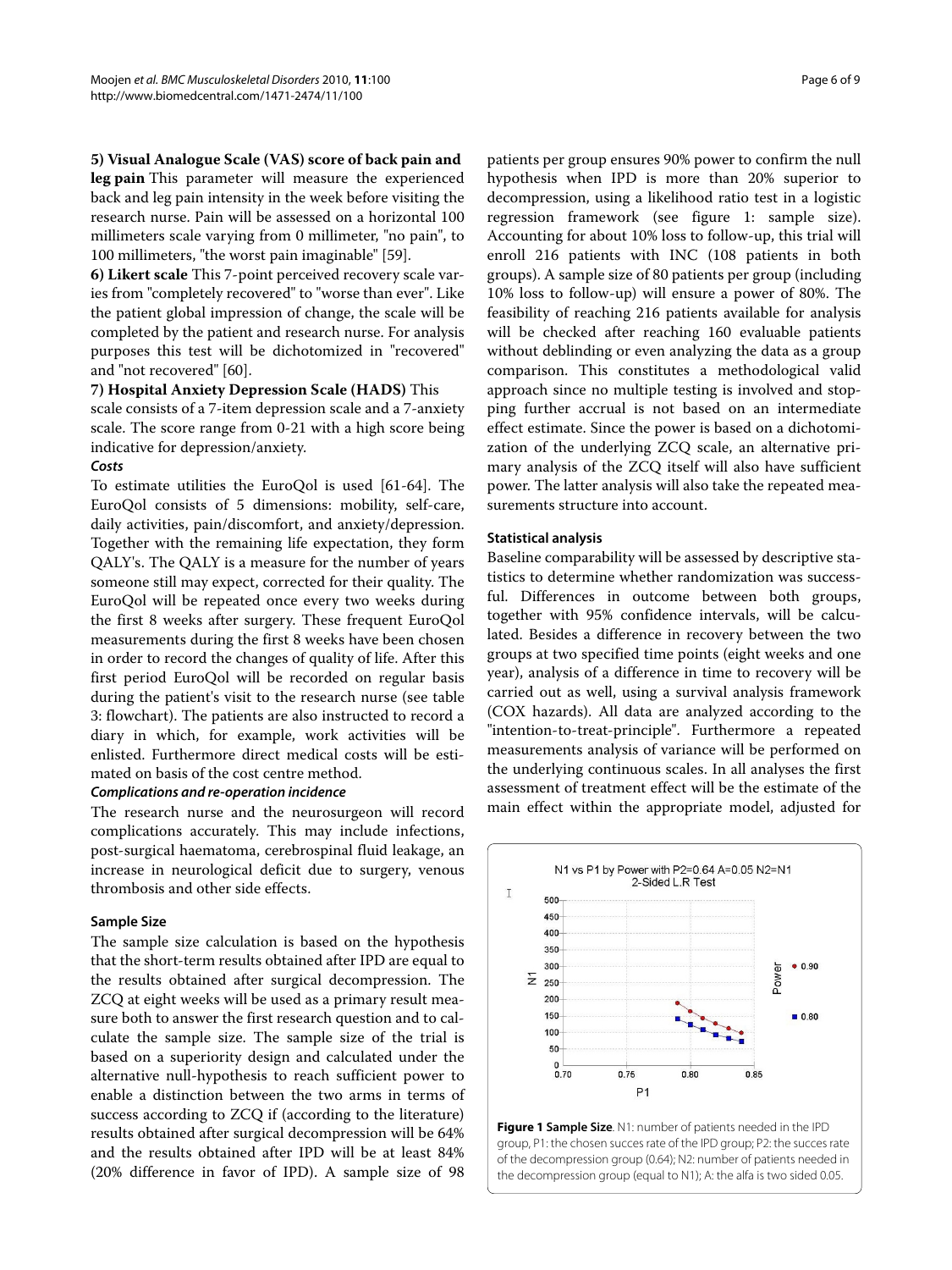**N Covariates for subanalysis**

#### **Table 4: Covariates for subanalysis**

| N | Covariates for subanalysis                                                                              |
|---|---------------------------------------------------------------------------------------------------------|
| 1 | Age and age banding ( $<$ 60 years, $>$ 60 years or similar<br>linked to groups size after recruitment) |
| 2 | Long medical history of back pain                                                                       |
| 3 | Leg pain intensity                                                                                      |
| 4 | Proportion leg pain/back pain                                                                           |
| 5 | Extent of stenosis during MRI examination                                                               |
| 6 | Kind of stenosis (soft or bony)                                                                         |
| 7 | Sexe                                                                                                    |
| 8 | Surface area of spinal canal                                                                            |
|   |                                                                                                         |

N, number of covariate (alphabetically ordered)

#### <span id="page-6-6"></span>**Table 5: Subgroups**

| <b>Subgroups</b>                         | Variables                                    |
|------------------------------------------|----------------------------------------------|
| Demographics                             | age $<$ 70 years versus $>$ 70<br>years      |
|                                          | women versus men                             |
| Anamnestic and neurological<br>variables | short versus long history of<br>back pain    |
|                                          | more leg pain versus more<br>back pain       |
| Radiological variables                   | soft versus bony stenosis                    |
|                                          | extent of stenosis during MRI<br>examination |

Subgroups bases on the following variables.

the stratification factors and main covariates. Secondly, an interaction term evaluating a possible effect modification of the treatment effect by the major covariates (see table 4: covariates for sub analysis) is pre-specified as being part of proper statistical modeling of the primary treatment effect. In the presence of severe interaction, the treatment effect will be presented as a function of the effect modifiers. In addition, an explorative subgroup analysis is conducted to investigate whether treatment effect varies over specific subgroups of patients (table [5](#page-6-6): subgroups). Data will be stored via the internet-based secure data management system ProMISe of the department of Medical Statistics and Bioinformatics. The analyses will be carried out using appropriate statistical software (e.g. SPSS, version 17).

## **Discussion**

In this article a design of a RCT is presented which evaluates the (cost-) effectiveness of IPD versus decompression surgery in the treatment of intermittent neurogenic clau-

dication. This is the first randomized prospective trial comparing these two surgical techniques. Like the Sciatica-MED trial, the research nurse and the patient are blinded for the allocated treatment [\[7](#page-6-4)]. The objective of this trial is to determine whether the IPD is more (cost-) effective after eight weeks compared to the conventional decompression surgery.

#### **Abbreviations**

CRF: case record form; INC: intermittent neurogenic claudication; IPD: interspinous process device; MCID: minimal clinically important difference; MRDQ: modified Roland disability questionnaire; MRI: magnetic resonance imaging; QALY: Quality adjusted live years; RCT: Randomized Controlled Trial; SF-36: short form-36; SWT: Shuttle walking test; VAS: visual analogue scale; ZCQ: Zurich claudication questionnaire.

#### **Competing interests**

WPE received a grant from Paradigm Spine and InSpine to create and carry out the Trial

#### **Authors' contributions**

WAM is the coordinator and principal investigator of the trial. WCP and MPA designed the study protocol and are the supervisors of WAM. RB is the responsible biostatistician and also responsible for the implementation of the trial data management using the ProMISe software. BWK is the epidemiological supervisor. He will be analyzing the data together with WAM. All authors participated in the trial design and coordination. All authors read and approved the final manuscript.

#### **Acknowledgements**

The Felix trial is funded by Paradigm Spine/InSpine and will be carried out by The Leiden - The Hague SIPS group. Furthermore we want to thank the researchnurses and datamanager of the SIPS group for their work in making this trial possible.

#### **Author Details**

1Department of Neurosurgery, Leiden University Medical Center, Leiden, The Netherlands, 2Department of Neurosurgery, Medical Center Haaglanden, The Hague, The Netherlands, 3Department of Medical Statistics, Leiden University Medical Center, Leiden, The Netherlands and 4Department of General Practice, Erasmus Medical Center, Rotterdam, The Netherlands

Received: 13 February 2010 Accepted: 27 May 2010 Published: 27 May 2010

#### **References**

- <span id="page-6-0"></span>1. Evans JG: Neurogenic Intermittent Claudication**.** Br Med J 1964, 2:985-987.
- Verbiest H: [Primary stenosis of the lumbar spinal canal in adults, a new syndrome.]**.** Ned Tijdschr Geneeskd 1950, 94:2415-2433.
- 3. Verbiest H: [Further reports on primary stenosis of the lumbar spinal canal in adults.]**.** Ned Tijdschr Geneeskd 1951, 95:1965-1970.
- <span id="page-6-1"></span>4. Verbiest H: A radicular syndrome from developmental narrowing of the lumbar vertebral canal**.** J Bone Joint Surg Br 1954, 36-B:230-237.
- <span id="page-6-2"></span>5. Johnsson KE, Uden A, Rosen I: The effect of decompression on the natural course of spinal stenosis. A comparison of surgically treated and untreated patients**.** Spine (Phila Pa 1976) 1991, 16:615-619.
- <span id="page-6-3"></span>6. Arnoldi CC, Brodsky AE, Cauchoix J, Crock HV, Dommisse GF, Edgar MA, et al.: Lumbar spinal stenosis and nerve root entrapment syndromes. Definition and classification**.** Clin Orthop Relat Res 1976:4-5.
- <span id="page-6-4"></span>7. Arts MP, Brand R, Akker ME van den, Koes BW, Bartels RH, Peul WC: Tubular diskectomy vs conventional microdiskectomy for sciatica: a randomized controlled trial**.** JAMA 2009, 302:149-158.
- <span id="page-6-5"></span>8. Zucherman JF, Hsu KY, Hartjen CA, Mehalic TF, Implicito DA, Martin MJ, et al.: A multicenter, prospective, randomized trial evaluating the X STOP interspinous process decompression system for the treatment of neurogenic intermittent claudication: two-year follow-up results**.** Spine (Phila Pa 1976) 2005, 30:1351-1358.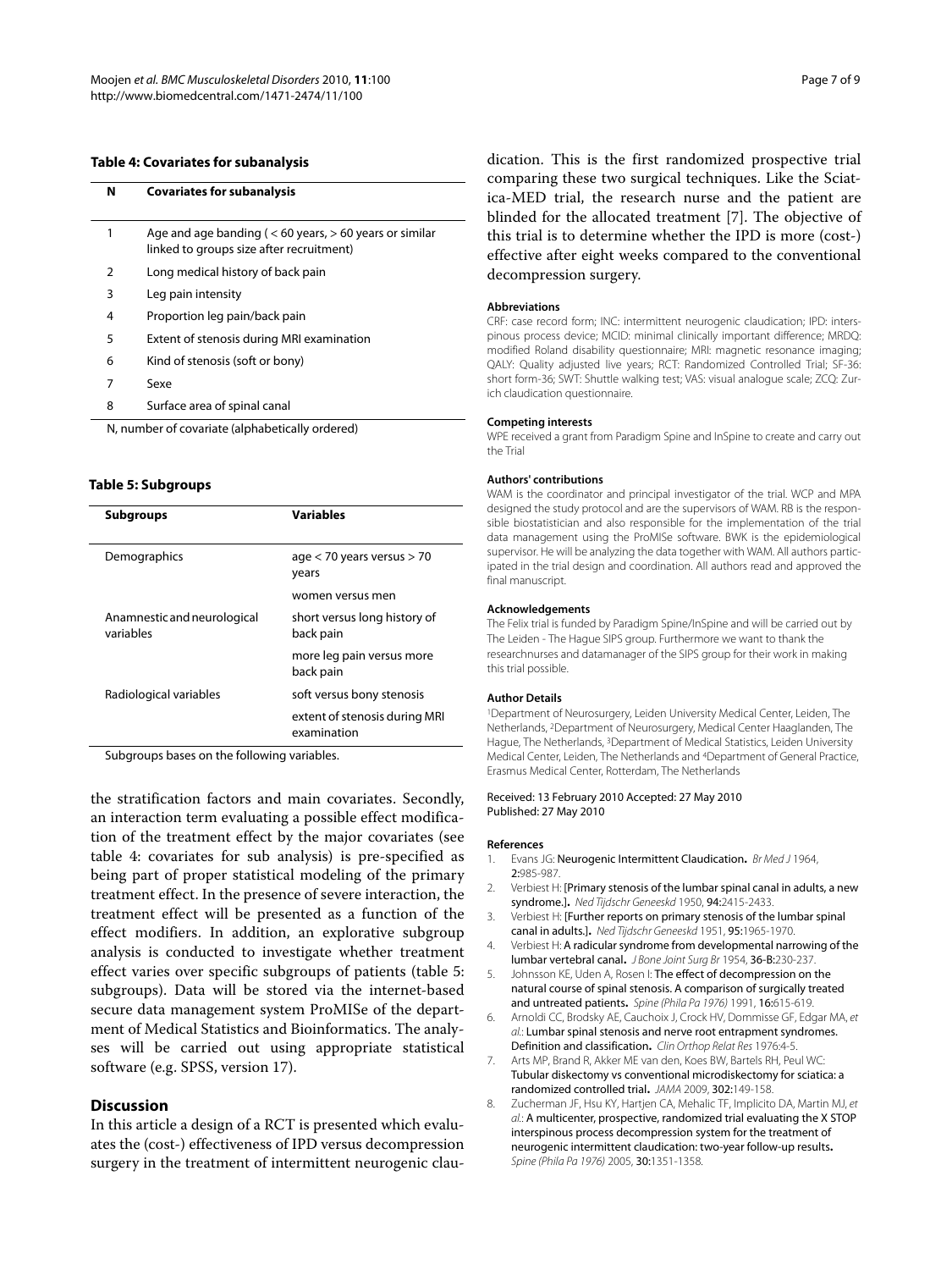- <span id="page-7-0"></span>9. Gibson JN, Waddell G: Surgery for degenerative lumbar spondylosis**.** Cochrane Database Syst Rev 2005:CD001352.
- 10. Gibson JN, Waddell G: Surgery for degenerative lumbar spondylosis: updated Cochrane Review**.** Spine (Phila Pa 1976) 2005, 30:2312-2320.
- 11. Gibson JN, Waddell G: Surgery for degenerative lumbar spondylosis**.** Cochrane Database Syst Rev 2005:CD001352.
- <span id="page-7-1"></span>12. Gibson JN, Grant IC, Waddell G: The Cochrane review of surgery for lumbar disc prolapse and degenerative lumbar spondylosis**.** Spine (Phila Pa 1976) 1999, 24:1820-1832.
- <span id="page-7-2"></span>13. Weinstein JN, Lurie JD, Tosteson TD, Hanscom B, Tosteson AN, Blood EA, et  $al$ : Surgical versus nonsurgical treatment for lumbar degenerative spondylolisthesis**[.](http://www.ncbi.nlm.nih.gov/entrez/query.fcgi?cmd=Retrieve&db=PubMed&dopt=Abstract&list_uids=17538085)** N Engl J Med 2007, 356:2257-2270.
- 14. Weinstein JN, Tosteson TD, Lurie JD, Tosteson AN, Blood E, Hanscom B, et al.: Surgical versus nonsurgical therapy for lumbar spinal stenosis**[.](http://www.ncbi.nlm.nih.gov/entrez/query.fcgi?cmd=Retrieve&db=PubMed&dopt=Abstract&list_uids=18287602)** N Engl J Med 2008, 358:794-810.
- <span id="page-7-3"></span>15. Weinstein JN, Lurie JD, Tosteson TD, Zhao W, Blood EA, Tosteson AN, et al.: Surgical compared with nonoperative treatment for lumbar degenerative spondylolisthesis. four-year results in the Spine Patient Outcomes Research Trial (SPORT) randomized and observational cohorts**[.](http://www.ncbi.nlm.nih.gov/entrez/query.fcgi?cmd=Retrieve&db=PubMed&dopt=Abstract&list_uids=19487505)** J Bone Joint Surg Am 2009, 91:1295-1304.
- <span id="page-7-4"></span>16. Malmivaara A, Slatis P, Heliovaara M, Sainio P, Kinnunen H, Kankare J, et al.: Surgical or nonoperative treatment for lumbar spinal stenosis? A randomized controlled trial**.** Spine (Phila Pa 1976) 2007, 32:1-8.
- <span id="page-7-5"></span>17. Turner JA, Ersek M, Herron L, Deyo R: Surgery for lumbar spinal stenosis. Attempted meta-analysis of the literature**.** Spine (Phila Pa 1976) 1992, 17:1-8.
- <span id="page-7-6"></span>18. Thome C, Zevgaridis D, Leheta O, Bazner H, Pockler-Schoniger C, Wohrle J, et al.: Outcome after less-invasive decompression of lumbar spinal stenosis: a randomized comparison of unilateral laminotomy, bilateral laminotomy, and laminectomy**.** J Neurosurg Spine 2005, 3:129-141.
- <span id="page-7-7"></span>19. Fox MW, Onofrio BM, Onofrio BM, Hanssen AD: Clinical outcomes and radiological instability following decompressive lumbar laminectomy for degenerative spinal stenosis: a comparison of patients undergoing concomitant arthrodesis versus decompression alone**.** J Neurosurg 1996, 85:793-802.
- <span id="page-7-8"></span>20. Fox MW, Onofrio BM: Indications for fusion following decompression for lumbar spinal stenosis**.** Neurosurg Focus 1997, 3:e2.
- <span id="page-7-9"></span>21. Airaksinen O, Herno A, Kaukanen E, Saari T, Sihvonen T, Suomalainen O: Density of lumbar muscles 4 years after decompressive spinal surgery**.** Eur Spine J 1996, 5:193-197.
- <span id="page-7-10"></span>22. Senegas J: [Surgery of the intervertebral ligaments, alternative to arthrodesis in the treatment of degenerative instabilities]**.** Acta Orthop Belg 1991, 57(Suppl 1):221-226.
- <span id="page-7-11"></span>23. Bartels RH: The X STOP device**.** J Neurosurg Spine 2007, 6:620-621.
- 24. Chiu JC: Interspinous process decompression (IPD) system (X-STOP) for the treatment of lumbar spinal stenosis**.** Surg Technol Int 2006, 15:265-275.
- 25. Eichholz KM, Fessler RG: Is the X STOP interspinous implant a safe and effective treatment for neurogenic intermittent claudication? Nat Clin Pract Neurol 2006, 2:22-23.
- <span id="page-7-13"></span>26. Lee J, Hida K, Seki T, Iwasaki Y, Minoru A: An interspinous process distractor (X STOP) for lumbar spinal stenosis in elderly patients: preliminary experiences in 10 consecutive cases**[.](http://www.ncbi.nlm.nih.gov/entrez/query.fcgi?cmd=Retrieve&db=PubMed&dopt=Abstract&list_uids=14734979)** J Spinal Disord Tech 2004, 17:72-77.
- 27. Mariottini A, Pieri S, Giachi S, Carangelo B, Zalaffi A, Muzii FV, et al.: Preliminary results of a soft novel lumbar intervertebral prothesis (DIAM) in the degenerative spinal pathology**.** Acta Neurochir Suppl 2005, 92:129-131.
- 28. Oppenheimer JH, DeCastro I, McDonnell DE: Minimally invasive spine technology and minimally invasive spine surgery: a historical review**.** Neurosurg Focus 2009, 27:E9.
- <span id="page-7-14"></span>29. Siddiqui M, Karadimas E, Nicol M, Smith FW, Wardlaw D: Effects of X-STOP device on sagittal lumbar spine kinematics in spinal stenosis**[.](http://www.ncbi.nlm.nih.gov/entrez/query.fcgi?cmd=Retrieve&db=PubMed&dopt=Abstract&list_uids=16826003)** J Spinal Disord Tech 2006, 19:328-333.
- 30. Sobottke R, Schluter-Brust K, Kaulhausen T, Rollinghoff M, Joswig B, Stutzer H, et al.: Interspinous implants (X Stop, Wallis, Diam) for the treatment of LSS: is there a correlation between radiological parameters and clinical outcome? Eur Spine J 2009, 18:1494-1503.
- <span id="page-7-15"></span>31. Talwar V, Lindsey DP, Fredrick A, Hsu KY, Zucherman JF, Yerby SA: Insertion loads of the X STOP interspinous process distraction system designed to treat neurogenic intermittent claudication**.** Eur Spine J 2006, 15:908-912.
- 32. Tsai KJ, Murakami H, Lowery GL, Hutton WC: A biomechanical evaluation of an interspinous device (Coflex) used to stabilize the lumbar spine**.** J Surg Orthop Adv 2006, 15:167-172.
- <span id="page-7-12"></span>33. Wilke HJ, Drumm J, Haussler K, Mack C, Steudel WI, Kettler A: Biomechanical effect of different lumbar interspinous implants on flexibility and intradiscal pressure. Eur Spine J 2008, 17:1049-1056.
- <span id="page-7-16"></span>34. Kondrashov DG, Hannibal M, Hsu KY, Zucherman JF: Interspinous process decompression with the X-STOP device for lumbar spinal stenosis: a 4 year follow-up study**[.](http://www.ncbi.nlm.nih.gov/entrez/query.fcgi?cmd=Retrieve&db=PubMed&dopt=Abstract&list_uids=16826002)** J Spinal Disord Tech 2006, 19:323-327.
- <span id="page-7-19"></span>35. Verhoof OJ, Bron JL, Wapstra FH, van Royen BJ: High failure rate of the interspinous distraction device (X-Stop) for the treatment of lumbar spinal stenosis caused by degenerative spondylolisthesis**.** Eur Spine J 2008, 17:188-192.
- <span id="page-7-17"></span>36. Zucherman JF, Hsu KY, Hartjen CA, Mehalic TF, Implicito DA, Martin MJ, et al.: A prospective randomized multi-center study for the treatment of lumbar spinal stenosis with the X STOP interspinous implant: 1-year results**.** Eur Spine J 2004, 13:22-31.
- <span id="page-7-18"></span>37. Simons P, Werner D, Krause P, Mark P, Godde G, Reinhard A: Treatment of neurogenic intermittent claudication (NIC), secondary to lumbar spinal stenosis (LSS), with the COFLEX<sup>®</sup> Interspinous Process Decompression (IPD) system**.** Early ZCQ outcome results from the European registry 2006.
- <span id="page-7-20"></span>38. Stromqvist B, Berg S, Gerdhem P, Johnsson R, Sahlstrand T, Tullberg T: Indirect Decompression (X-Stop) versus Conventional Decompressive Surgery for Lumbar Spinal Claudication - A Prospective Randomized Trial**.** The Spine Journal 7 A.D 7:70.
- <span id="page-7-21"></span>39. Park SC, Yoon SH, Hong YP, Kim KJ, Chung SK, Kim HJ: Minimum 2-year follow-up result of degenerative spinal stenosis treated with interspinous u (coflex)**.** J Korean Neurosurg Soc 2009, 46:292-299.
- <span id="page-7-22"></span>40. Richter A, Schutz C, Hauck M, Halm H: Does an interspinous device (Coflex) improve the outcome of decompressive surgery in lumbar spinal stenosis? One-year follow up of a prospective case control study of 60 patients**.** Eur Spine J 2010, 19:283-9.
- <span id="page-7-23"></span>41. Pratt RK, Fairbank JC, Virr A: The reliability of the Shuttle Walking Test, the Swiss Spinal Stenosis Questionnaire, the Oxford Spinal Stenosis Score, and the Oswestry Disability Index in the assessment of patients with lumbar spinal stenosis**.** Spine (Phila Pa 1976) 2002, 27:84-91.
- <span id="page-7-26"></span>42. Stucki G, Liang MH, Fossel AH, Katz JN: Relative responsiveness of condition-specific and generic health status measures in degenerative lumbar spinal stenosis**.** J Clin Epidemiol 1995, 48:1369-1378.
- <span id="page-7-24"></span>43. Stucki G, Daltroy L, Liang MH, Lipson SJ, Fossel AH, Katz JN: Measurement properties of a self-administered outcome measure in lumbar spinal stenosis**.** Spine (Phila Pa 1976) 1996, 21:796-803.
- <span id="page-7-25"></span>44. Tuli SK, Yerby SA, Katz JN: Methodological approaches to developing criteria for improvement in lumbar spinal stenosis surgery**.** Spine (Phila Pa 1976) 2006. 31:1276-1280.
- <span id="page-7-27"></span>45. Deyo RA, Diehl AK: Patient satisfaction with medical care for low-back pain**[.](http://www.ncbi.nlm.nih.gov/entrez/query.fcgi?cmd=Retrieve&db=PubMed&dopt=Abstract&list_uids=2939566)** Spine (Phila Pa 1976) 1986, 11:28-30.
- 46. Deyo RA, Patrick DL: The significance of treatment effects: the clinical perspective**.** Med Care 1995, 33:AS286-AS291.
- 47. Hutchinson PJ, Laing RJ, Waran V, Hutchinson E, Hollingworth W: Assessing outcome in lumbar disc surgery using patient completed measures**.** Br J Neurosurg 2000, 14:195-199.
- 48. Koes BW, van Tulder MW, Thomas S: Diagnosis and treatment of low back pain**.** BMJ 2006, 332:1430-1434.
- <span id="page-7-30"></span>49. Patrick DL, Deyo RA: Generic and disease-specific measures in assessing health status and quality of life**[.](http://www.ncbi.nlm.nih.gov/entrez/query.fcgi?cmd=Retrieve&db=PubMed&dopt=Abstract&list_uids=2646490)** Med Care 1989, 27:S217-S232.
- 50. Patrick DL, Deyo RA, Atlas SJ, Singer DE, Chapin A, Keller RB: Assessing health-related quality of life in patients with sciatica**.** Spine (Phila Pa 1976) 1995, 20:1899-1908.
- <span id="page-7-31"></span>51. Patrick DL, Deyo RA, Atlas SJ, Singer DE, Chapin A, Keller RB: Assessing health-related quality of life in patients with sciatica**.** Spine (Phila Pa 1976) 1995, 20:1899-1908.
- <span id="page-7-28"></span>52. Roland M, Morris R: A study of the natural history of low-back pain. Part II: development of guidelines for trials of treatment in primary care**.** Spine (Phila Pa 1976) 1983, 8:145-150.
- <span id="page-7-29"></span>53. Schoppink LE, van Tulder MW, Koes BW, Beurskens SA, de Bie RA: Reliability and validity of the Dutch adaptation of the Quebec Back Pain Disability Scale**[.](http://www.ncbi.nlm.nih.gov/entrez/query.fcgi?cmd=Retrieve&db=PubMed&dopt=Abstract&list_uids=8602412)** Phys Ther 1996, 76:268-275.
- <span id="page-7-32"></span>54. Singh SJ, Morgan MD, Scott S, Walters D, Hardman AE: Development of a shuttle walking test of disability in patients with chronic airways obstruction**.** Thorax 1992, 47:1019-1024.